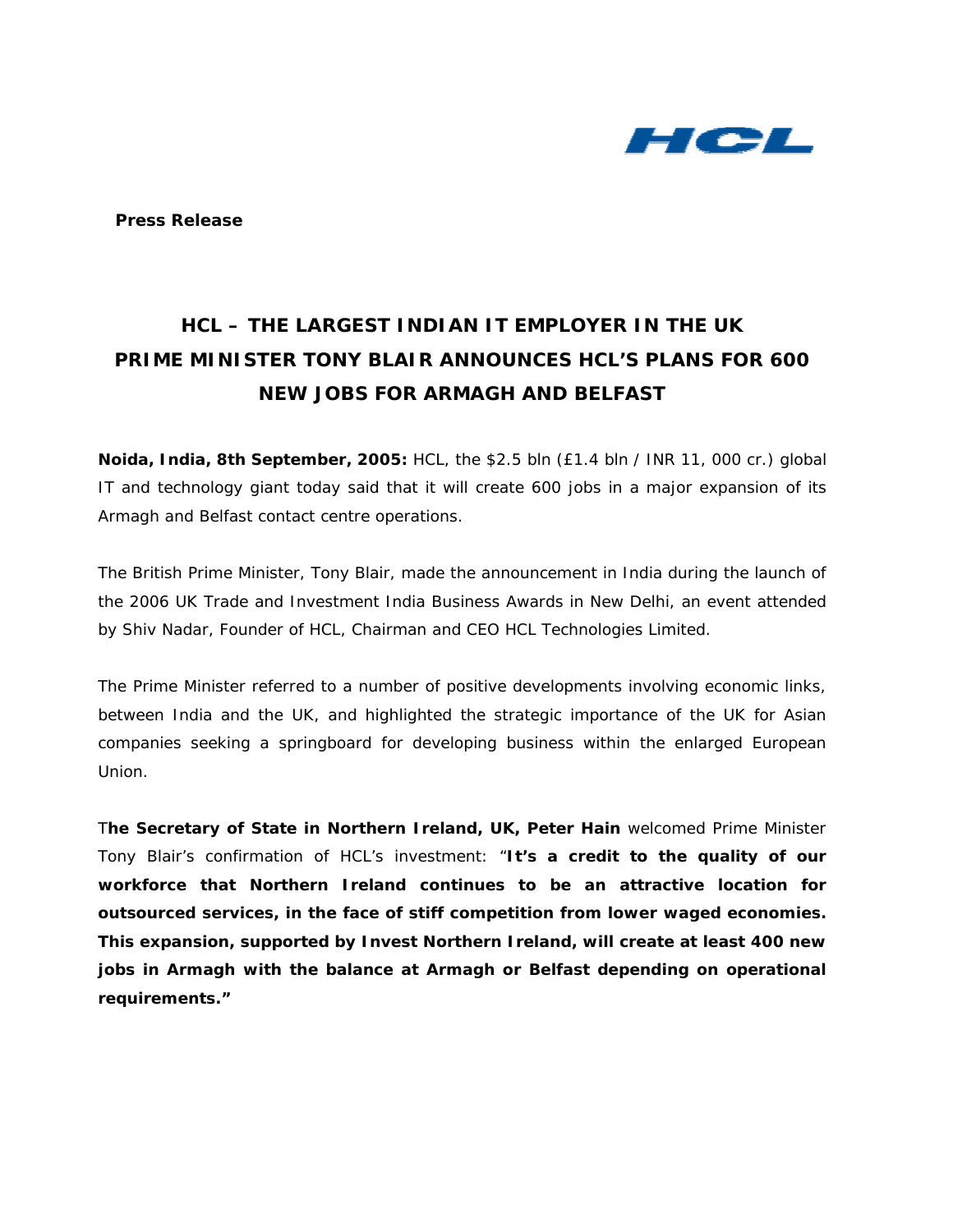

HCL Technologies today employs approximately 2350 employees in the UK, 2000 of which are UK nationals. This makes HCL the largest Indian IT employer in the UK of local staff and among the top 10 private sector employers in NI. HCL's operations in the UK are led by its landmark BPO operations in NI (UK) at Belfast and Armagh. HCL currently employs around 2000 local staff at of these two locations with approximately 1750 based in Belfast and 250 in Armagh. The company will create 600 additional jobs in the country to take their manpower strength to almost 3000 in the next one-year.

Speaking at the breakfast meeting organized in the honor of British PM Tony Blair, **Mr. Shiv Nadar, CEO and Chairman, HCL Technologies said, "We are committed to work with the government and the people of UK and take this relationship to new heights. While India is an integral part of the solution we offer our clients, far from taking jobs out of the UK, we are actually creating hundreds of new positions while investing in the UK economy. It's a model that is unique in our industry. But it is one, I believe, that others will have to try to replicate sooner rather than later if they are to make the most of the global opportunities that now exist in offshore business process outsourcing and the IT led services business."** 

HCL's European headquarters are based in London and run by HCL Great Britain which has staff strength of around 350. Approximately 25% of HCL's global IT, BPO and Infrastructure business is contributed by the European business and driven from its London base. HCL's UK & EU business comprises high end Product Engineering and Technology led services for the Aerospace and Automotive Industry, Banking and Financial Services, Insurance, Retail Services, IT Remote Infrastructure Management, and BPO operations.

HCL, as part of its global expansion strategy will continue to invest in the UK leveraging its advantages as competitive location for its global delivery centers, and, its strategic location as the gateway to Europe. The visit of Hon'ble Prime Minister Tony Blair will further reinforce HCL's commitment to grow its operations there.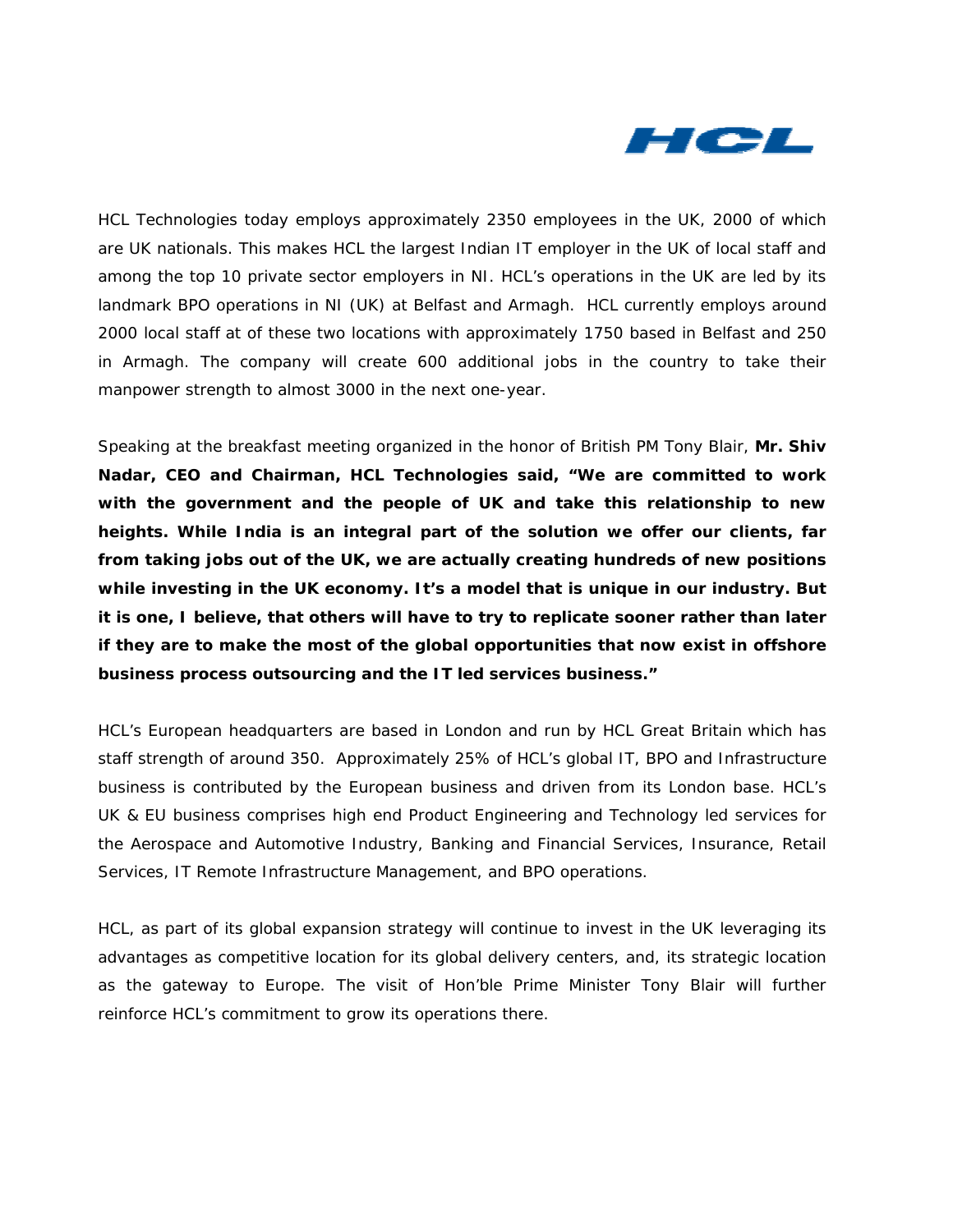

### **About HCL Enterprise**

**HCL Enterprise is a leading Global Technology and IT enterprise with annual revenues of US \$2.5 billion (GBP 1.4 Bln / INR 11,000 cr) with IT Products and Services contributing to revenues of over \$1.2 billion. The HCL Enterprise comprises two companies listed in India, HCL Technologies & HCL Infosystems. Founded in 1976, the 29-year-old enterprise is one of India's original IT garage start ups. Its range of offerings span Product Engineering, Technology and Application Services, BPO, Infrastructure Services, IT Hardware, Systems Integration, and distribution of technology and telecom products. The HCL team comprises nearly 30,000 professionals of diverse nationalities, who operate from 15 countries including 300 points of presence in India. HCL has global partnerships with several leading Fortune 1000 firms, including IT and Technology firms. For more information please visit [www.hcl.in](http://www.hcl.in)** 

#### **About HCL Technologies**

**HCL Technologies is one of India's leading global IT Services Companies, providing Product Engineering & Technology Solutions, Custom and Enterprise Application Services, BPO, and Remote Infrastructure Management. Making a foray into the services domain in 1997-98, HCL Technologies has rapidly reached a leadership position in each of its service areas. The company leverages an extensive offshore infrastructure and its global network of 26 offices in 15 countries to deliver solutions across select verticals including Banking & Financial Services, Insurance, Retail & Consumer, Aerospace, Automotive, Semiconductors, Telecom, Media-Publishing-Entertainment, and Life Sciences. For the twelve month period ended 30th June 2005, HCL Technologies along with its subsidiaries had revenues of \$ 764 million and employed 24,000 professionals. For more information, please visit [www.hcltech.com](http://www.hcltech.com)**

#### *Forward Looking Statements*

*Certain statements in this release are forward-looking statements, which involve a number of risks, and uncertainties that could cause actual results to differ materially from those in such forward-looking statements. The risks and uncertainties relating to these statements include, but are not limited to, risks and uncertainties regarding fluctuations in earnings, our ability to manage growth, intense competition in IT services including those*  factors which may affect our cost advantage, wage increases in India, our ability to attract and retain highly skilled *professionals, time and cost overruns on fixed-price, fixed-time frame contracts, client concentration, restrictions*